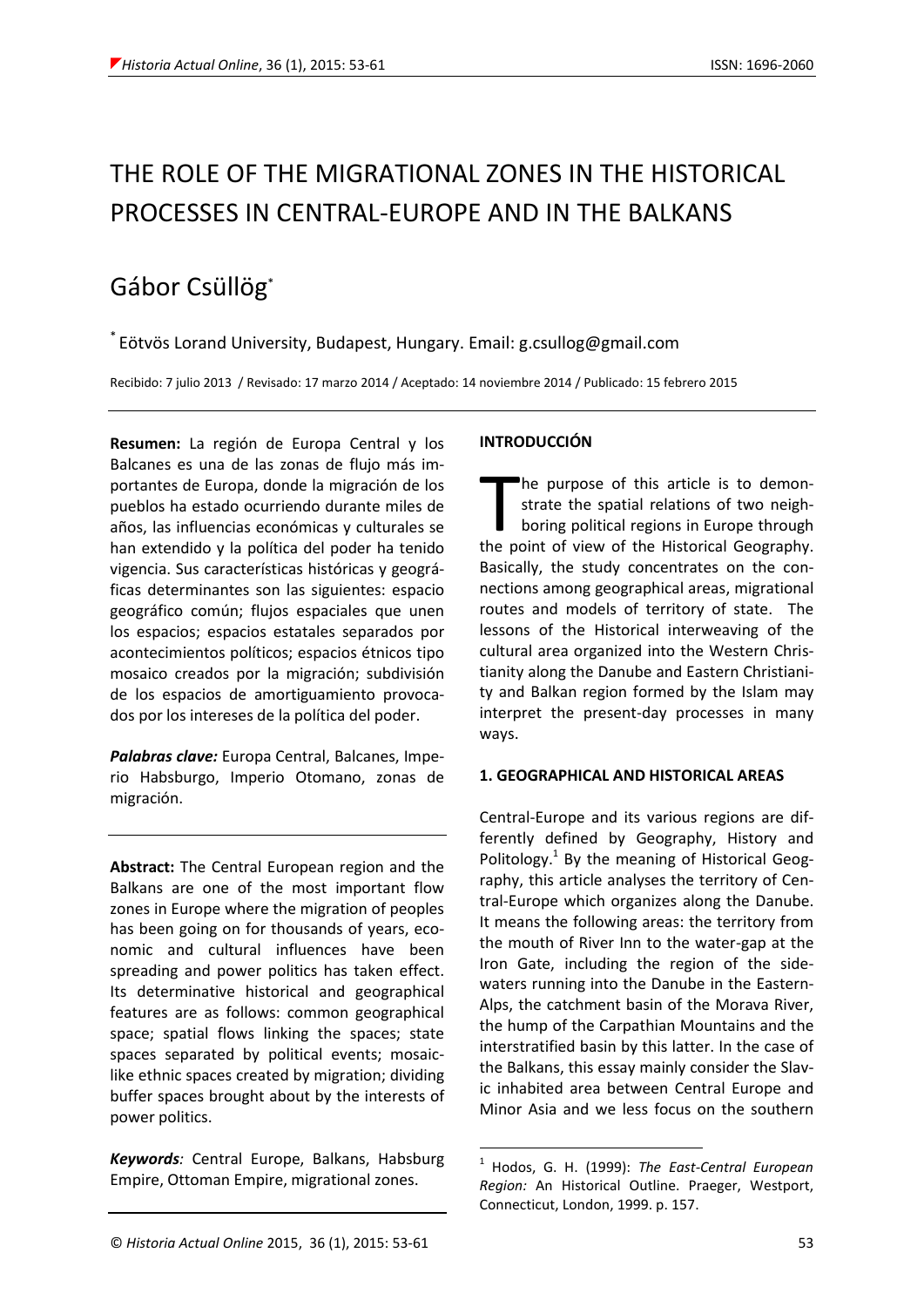parts which are not so important in spatial relations.

Central-Europe is a special geographical area and a line of the linked lands by the Danube. The meandering river among mountains and foregrounds of mountains is a link between the western and the southeastern part of Central-Europe. Its tributaries connect different big landscapes to the river. The foreground of the Alps, the Swabian - and the Frankian Alb, the fragmented Swabian-Bavarian Basin among the Bavarian Forest pertain to the main area of Central-Europe. Going down the river, it meanders among the southern offsets of the Czech and Moravian Basin and the Eastern Alps. It has a tight linkage to valleys and inner places of mountains through its tributaries. After the Viennese Basin the area started to expand and it arrives to the Carpathian Basin at the Dévényi-Gate. The feature of this geographical unit, which markedly differentiates from its environment, is a regular basin structure. Its edge is created by higher separated mountains. While its inner part forms of plains and hills which are separated by lower, intermediate mountains. Its essential element is the central water-system, and its water is gathered by the Danube. The rivers flowing through the plain are surrounded by extensive floodplains. The situation of the established routes was significantly influenced by these geographical characters (hills, river runs, floodplains). The centers were mainly evolved next to estuaries, crossings, and foot of mountains. The routes among them followed rivers and valleys, bypassing the blocks of mountains and important floodplains.<sup>2</sup>

The Balkans shows a more complex geographical image, which differently affected the cultures.<sup>3</sup> Its continental border in the northern part is the line of the Save river and the Danube. Geographically, it is divided into three major sections: into the Western, the Eastern and the Southern Balkans. Dinarides and the closed mountain ranges of the Hellenides dominate in western and southern parts. These are fragmented by less-rised basins, semi-basins and narrow river valleys. In eastern part, the dominating areas are the Balkan mountain, the Pirin, the Rodope, the block of Rila Mountain blocks and the Marica-lowland among them. Its water-system is shared among the seas. The peninsula is pulled apart by the northbound Morava and the valleys of the south-directing River Vardar. Its coasts are various. The Adriatic, the Ionian and the Aegean coastlines are strongly fragmented. Along the Black Sea, the articulation is much smaller. The development of the routes among cultures was greatly influenced by the topographical and the hydrographical differences of the geographical constructions.<sup>4</sup> There are just some route, the cross-linking one and the route which connects the three big units.<sup>5</sup>

#### **2. MIGRATIONAL AND HISTORICAL ZONES**

The culture-connecting, permanent migration zones were born by the binding of the routes which saw across different geographical areas. If we consider those geographical spaces which were directly affected by the moving population and by the processes increased through these routes, we can define the coherent migration zone. The migration areas, like the Carpathian Basin and the Western Balkans has been characterized by continuous historical spatial structure. This has some important elements as the various centers, their active attraction spaces, the main routes between them, an also the directions of migration on them, like the lines of the spatial structure. By time to time, these features have constantly changed.

The migration zone along the Danube, which has a European importance, can be defined by several distinct geographical and imperial spaces. Significant Balkan and Minor Asian influences arrived from the southern direction through the Morava Valley and the Lower Danube. By the beginning of the Iron Age, the Danube and the Rhine source region and the Czech-Morava Basin from the western area, while from eastern part the Eastern European Plain region became active. By the beginning of the

1

<sup>2</sup> Magocsi, P. R. *Historical Atlas of Central Europe.* University of Toronto Press, 2002, p. 274.

<sup>3</sup> Carter, Francis W. *An historical geography of the Balkans*, Academic Press, 1977 p. 599.

<sup>4</sup> Kostich, D. D. *The Land and People of the Balkans: Albania, Bulgaria, Rumania [and] Yugoslavia.* Lippincott, 1962. p. 160.

<sup>5</sup> Csarnok, D. R.; Danta, Darrick R. *Reconstructing the Balkans: a geography of the new Southeast Europe*, Wiley, 1996, p. 260.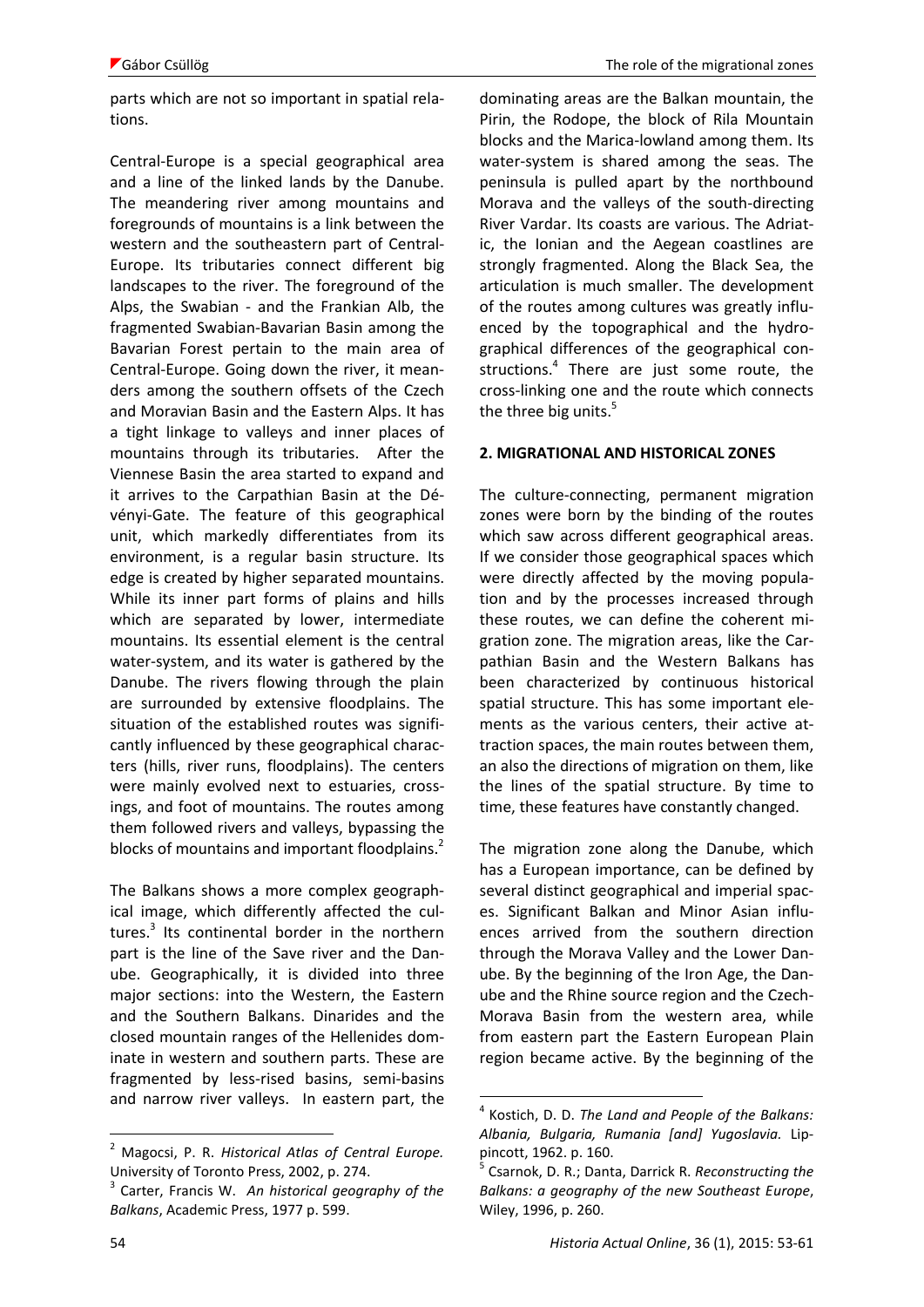1<sup>st</sup> century PC, the north-Italian routes closely related to the Danube. The migrations and migration zones with different directions collected in the Carpathian Basin, and they continuously shaped the spatiality of the emerging cultures and forming states. The determining centers of the migration zone have been established along the Danube. The creation of the closed, left out space from the migrations were less characteristic. Naturally, the spatial activity decreased toward the mountains, but the connection has been steady by the valleys of the water system connected to the Danube.

**FIGURE 1 Historical Spatial Structure of Balkans**



*Legend: 1. Seaside zones; 2. Plains, 3. River valleys; 4. Highlands; 5. Centers; 6. Main migration lines (Edited by Gábor Csüllög)*

The western and the southern edges of the Balkans were determined by the maritime migration zones. Its inner area was marked by an opposite spatial situation: closed mountainous backgrounds, open migration zones linked to the large river valleys. The territorial bonding of the population was dual: the habitants of the enclosed, highlander background had strongly fixed geographic identity, while in the migration zones the spatial migration and the effect of the spatial migration and incisiveness forcefully predominated. Nevertheless the inner migrations were not only the define factors in the Balkan. There was another migration zone, which transmitted the external influences between the Danube and the Asia Minor during millennia. This main migration zone took up a position in the center of the peninsula, along the line of Morava –Marica-Vardar. Those centers, which had effects on the continental areas, like Salonika, Nándorfehérvár (Belgrade), Zagreb, could be only formed in the peripheries. Nevertheless the latter three towns were not incidentally the important centers of the external areas (Asia Minor and the Carpathian Basin). The different constructed historical spatial structure of the two regions is not separated from each other. The ethnic, economic and migrational processes of the unified, Carpathian Basin and the mosaic, fragmented Western Balkan spatial structure were well matched to each other. However, in certain historical periods the religious, political and state spatial conflicts were common. (Figure 1)

#### **3. MODELS OF TERRITORY OF STATE**

The spatial, migrational routes, the creation, the characteristics and the organization of the zones have been influenced by geographical factors and primarily by spatial organizations, of the states since the Roman times. The latter can be divided into two specific types by the point of view of the Historical Geography view, especially by its nature of spatial organization. So one is the several earlier self-organizing, mapuniting imperial space, the other is the selforganizing, autonomous, geographically separated territory of state. A characteristic feature of history of Europe is the intervally varying scaled appearance of local organized statal spaces.

Analysis by Historical Geography of the imperial type of the territory of the state is partly diverged from the historiographical approach and it particularly focuses on the spatiality. This approach avoids that era's self-determination, and it does not concentrate on imperial, political system and the concept of the simple territorial greatness of political structures. Basically, it considers the incorporating of the spatial impact or the use of other statal structures as a criterion. The imperial areas were born in the European peripheries and main points of migration. They built on major European migration zones and they permanently possessed the important migration intersections. Their expansion and relation mainly reduces the number of the minor states, while their break-up, their fall or their recess helped in the growth. Their interest was to entirely govern and possess active and opened migration zones. They operated and ruled their inner borders by interests of the becoming local provinces. In reference to the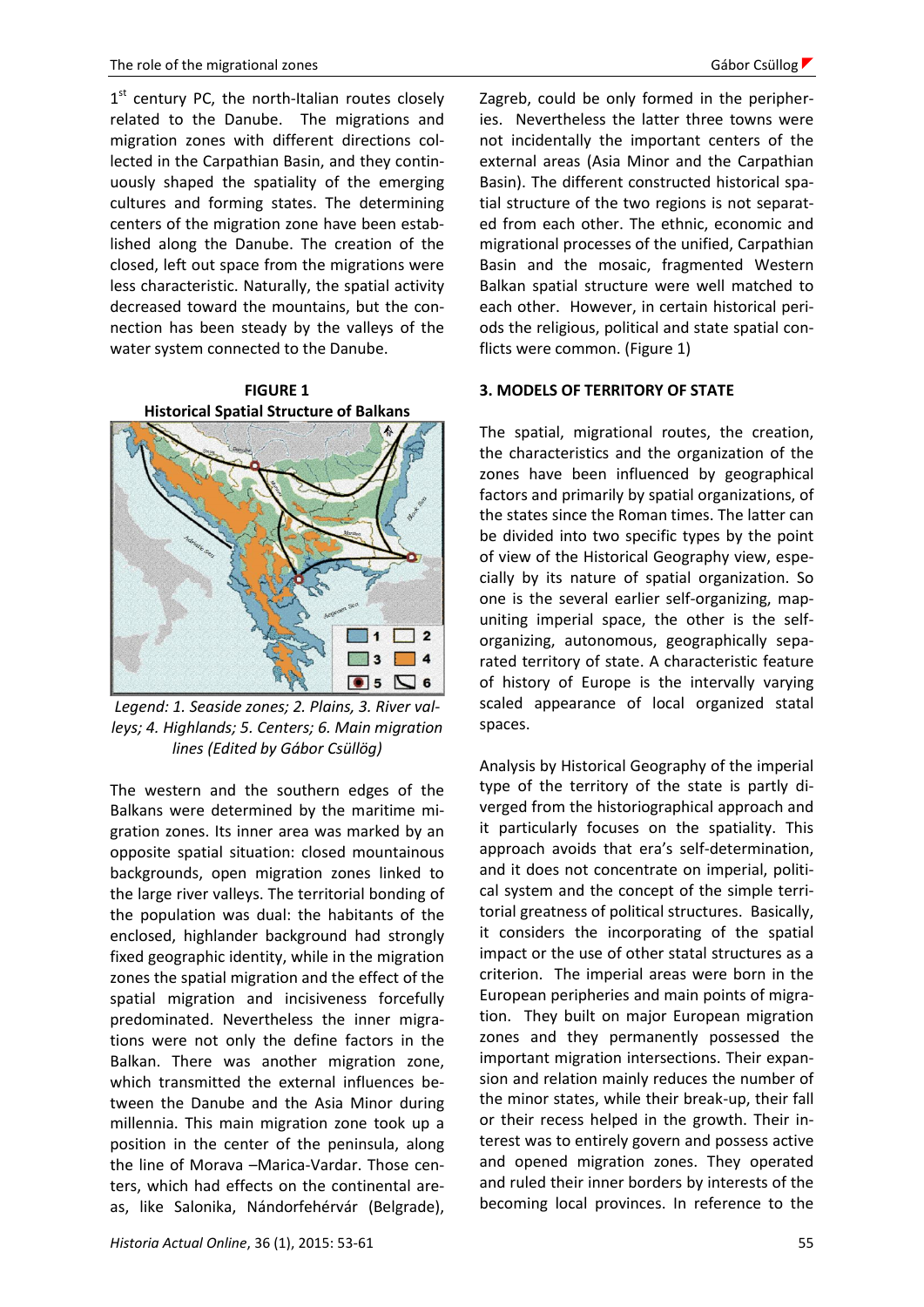region, we can consider the Roman, Byzantine, Holy Roman, Ottoman and the Habsburg State as an empire in this period. $6$  However, we can insert the mediaeval Hungarian state into this line as well, based on its space structural characteristics.

The local-organized states existed in the shadow of the large empires and they strengthened in the era of the declines of the great powers. By the weakening of the imperial affects, the local governmental areas tried to govern more parts of the migration zones. Their existence related to the closing migration zones, which put themselves on strengthening their borders. Generally, the local states could not permanently equilibrate the migrations which were the part of their sphere of interest. This sometimes affected not only the borderline areas, but the whole state that frequently resulted entire changes of the borders.

Therefore, the Balkans can be described with a particular dynamics since a long time: migration-connecting influences of the imperial areas predominated for long term. While, in short historical periods, the migrations, which were suppressed by the borders of the local states, strained the area. Thus, the instability of the area which had been fragmented into small states pulled in again and again the surrounding great power areas.

#### **4. THE CONNECTION BETWEEN THE MIGRA-TIONAL ZONES AND THE TERRITORIES OF STATES IN DIFFERENT HISTORICAL PERIODS**

The determining roots of the territories of the states of the region can be originated in the times of the Roman Empire. The political structure of this empire unified the eastern and western Mediterranean migrational zones and linked them to the European continental routes. It established the Danube limes in Central Europe and in the North-Balkans. This was not only a controlled border with military camps and forts, but an important route with intersections, with major cities and with concentrated population. The limes had a significant attraction towards the barbaric, which layed on the left side of the river. The Roman commercial routes took from the Danube shore to the areas of different tribes, which lived outside the Roman Empire. As a result, all the migrations along the Danube and crossing the river became very vivid.

By the  $3<sup>rd</sup>$  century, the continental roads became more important by the recruitment of the European population migration. The side of the Danube was the line of the migrations from the British Isles across the Balkans to Asia Minor. Its upper part was suppressed by the western Germanic people, while the Carpathian Basin was occupied by the eastern-coming Hun, Ostrogoth, Gepid nations. So Central Europe had become the significant contact and cultural mixing zone and region of Europe after the Roman era. The most active migrations were formed along the Danube or directed towards the river, and they organized the Central European region and linked it to the range of the Balkans and of Asia Minor.

By the end of the  $6<sup>th</sup>$  century, the process of the two regions partly separated. Although the Slavic population appeared in both area, but the German population did not come to the Balkans. The eastern ethnicities settled either along the Danube (Avars, Hungarians) or in the Balkans (Bulgarian-Turks, Pechenegs). The triad, Germanic, Slavic and Turkic/Ugric cultural division became dominant, which is still characterized. However, strong differences can be shown in the geographical areas used by different cultures. The Avars linked to the catchment areas of floodplains and the estuaries of tributaries, while the Slavic people lived in the wooded hills, humps and floods which were out of the main migration lines. In contrast, the Germanic people occupied the migrational roads, the intersections and the fragmented Romanized areas. The different ethnicities located in a mosaic way and they complemented to each other and moved in the region.

The Frankian Empire slowed the westward moving of the Slavs and stopped the movement of the Avars. The geographical adherence of the different regional nations and the creation of the organization of the early medieval state forms along the Danube had an important role there. Regio Pannonia was established in the western part of the Carpathian Basin in the  $9<sup>th</sup>$ century by Louis I. We should underline that the

<sup>6</sup> Kia, M. *The Ottoman Empire. Greenwood Publishing.* Group, Incorporated, 2008. p. 202.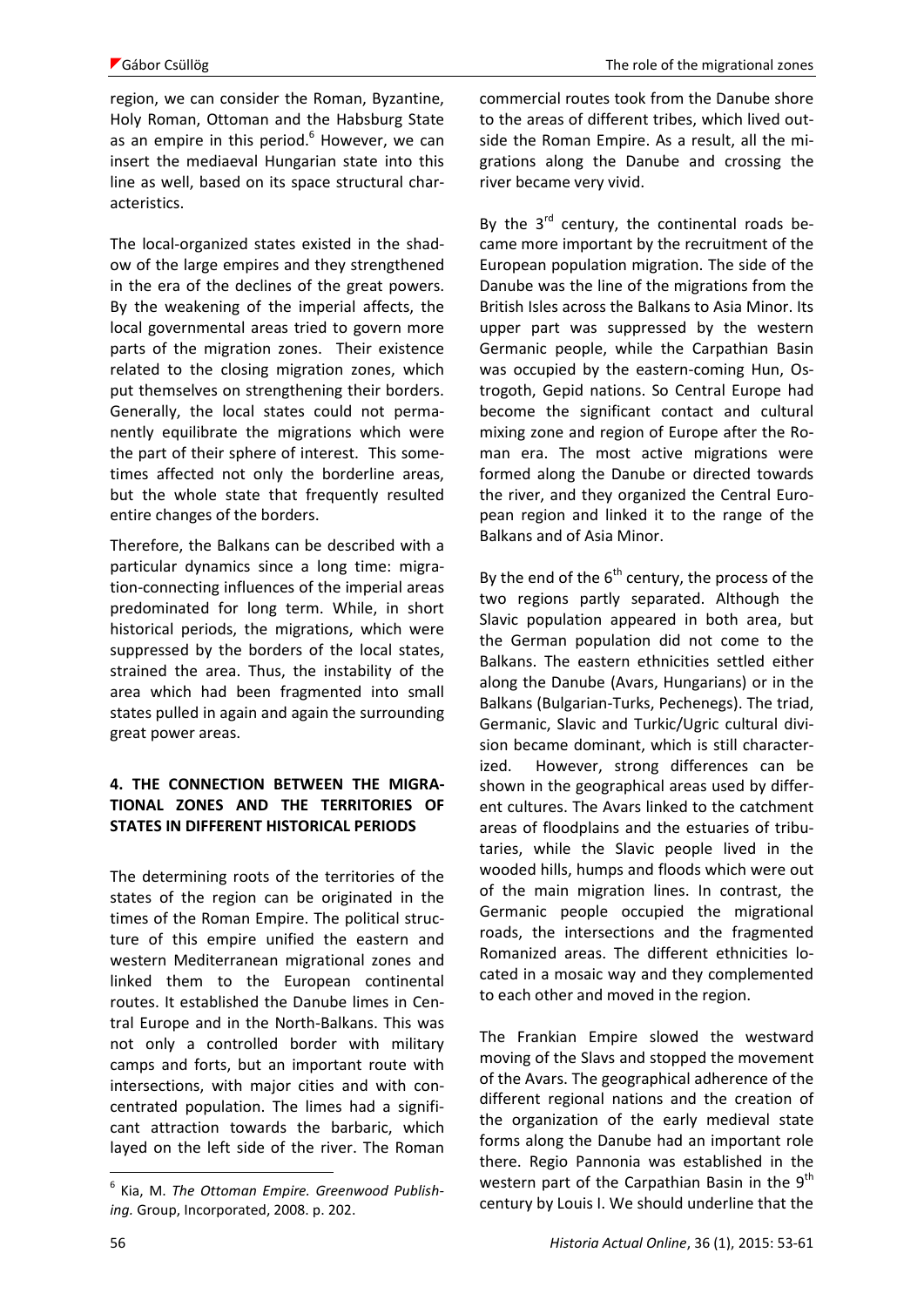Christianity and the relating spread of the lawsystem were the basic elements of these European population movements and they were an important factor of the adherence of the early feudal states. The religious, political, militarian and economic effects of the organizing Holy Roman Empire strengthened the spread of the relations along the Danube towards East.

The events of the first half of the  $10<sup>th</sup>$  century were significantly influenced by the militarily campaigns of the Hungarian tribes, settling in the Carpathian Basin.<sup>7</sup> In 955, these were stopped by the unified German army. As a consequence, the independent (from the Byzantine and the Holy Roman power) Christian Hungarian Kingdom started to form in the whole Carpathian Basin. This state stopped the German expansion towards East for a long time, and it wedged in the Slavic nations and it cut off to the north, Czech-Moravian population from the Croatian - Slovenian Slavic people. It accelerated the development of the differences between the northern and southern Slavic cultures.<sup>8</sup> Its specific spatial organization created one of the most enduring linguistic, ethnic and statal borders of Central Europe.

This century brought a major change in the Carpathian Basin. Due to the consolidation of legal systems of the Holy Roman Empire and the commitment of the Hungarian state to the Pope, the Byzantine religion quickly pushed into the background.<sup>9</sup> In the following centuries western Christian culture, three, partly distanced linguistic areas were born: the German, the Slavic and the Hungarian one. The fragmented culture of the Germanic nations was summed by the economic process, the strong feudal and urban law system of the Holy Roman Empire. However, the long-term imperial structure, the stability of the processes, the economic growth brought a migration compulsion. As a result, the German cultural and linguistic influence enforced for a long time in the culture of the Slavics, which were in contact with them,

and in some form in the culture of the Hungarians. Some form of German language appeared in different densities in the whole region.

The separation of the Slavic-speaking area (cause of the Hungarians) resulted several consequences. Firstly, the northern and southern Slavic languages separated from each other and they have been under a strong external migration and cultural pressure. In the western part, the political dependence has further strengthened by the German influence. For the Croatian language, the incorporation into Hungary brought an independent, language development. The Catholic culture, the use of the Latin Church language helped its separation and self-culture-building from the other Balkan Slavic languages, especially from the Serbian.

The ethnic diversity was developed by the newly arrived eastern Germans, Slavs, Avars, Bulgarians, Hungarians, Pechenegs, and Cumans. According to the sources it can be assumed that the remaining population of the surviving (from the peregrination) Celtic migrations, like Jazyges and German nations assimilated into them. From the  $12^{th}$  century, the Saxon, Flemish ethnicities from the West made a colorful image of the region. From the  $14<sup>th</sup>$  century, the Romanians and the Serbs settled along the Danube. Over the centuries, many ethnicities had lost their previous language and had assimilated into the dominant, major language of the region. Even fewer ethnic groups could develop a level of statehood. This ethnic mosaic image formed a significant overlap between the two regions.

The transition, the process began with the weakening of the Byzantine imperial power in the Balkans. But the differently changing local territories of state – except for the success of the Bulgarians during few decades – could not overwrite the geographic distribution. This was strengthened by two other processes. The Schism drew a sharp line between the Orthodox and the Roman Christian population in Hungary. In the Balkans, instead of the separated Latin and Greek languages, the Slavic language became the dominant which had a connection with the orthodoxy, in the substantial part of

<sup>7</sup> Sugar, P. F.; Hanák, P. Frank, T. *A History of Hungary*. Indiana University Press, 1994, p 432.

<sup>8</sup> Halecki, O. *Borderlands of Western Civilization. A History of East Central Europe*. Second edition, 1980. Simon Publications, Safety Harbor, p. 548.

<sup>9</sup> Sugar, P. F. Hanák, P. Frank, T. *A History of Hungary.* Indiana University Press, 1994, p. 432.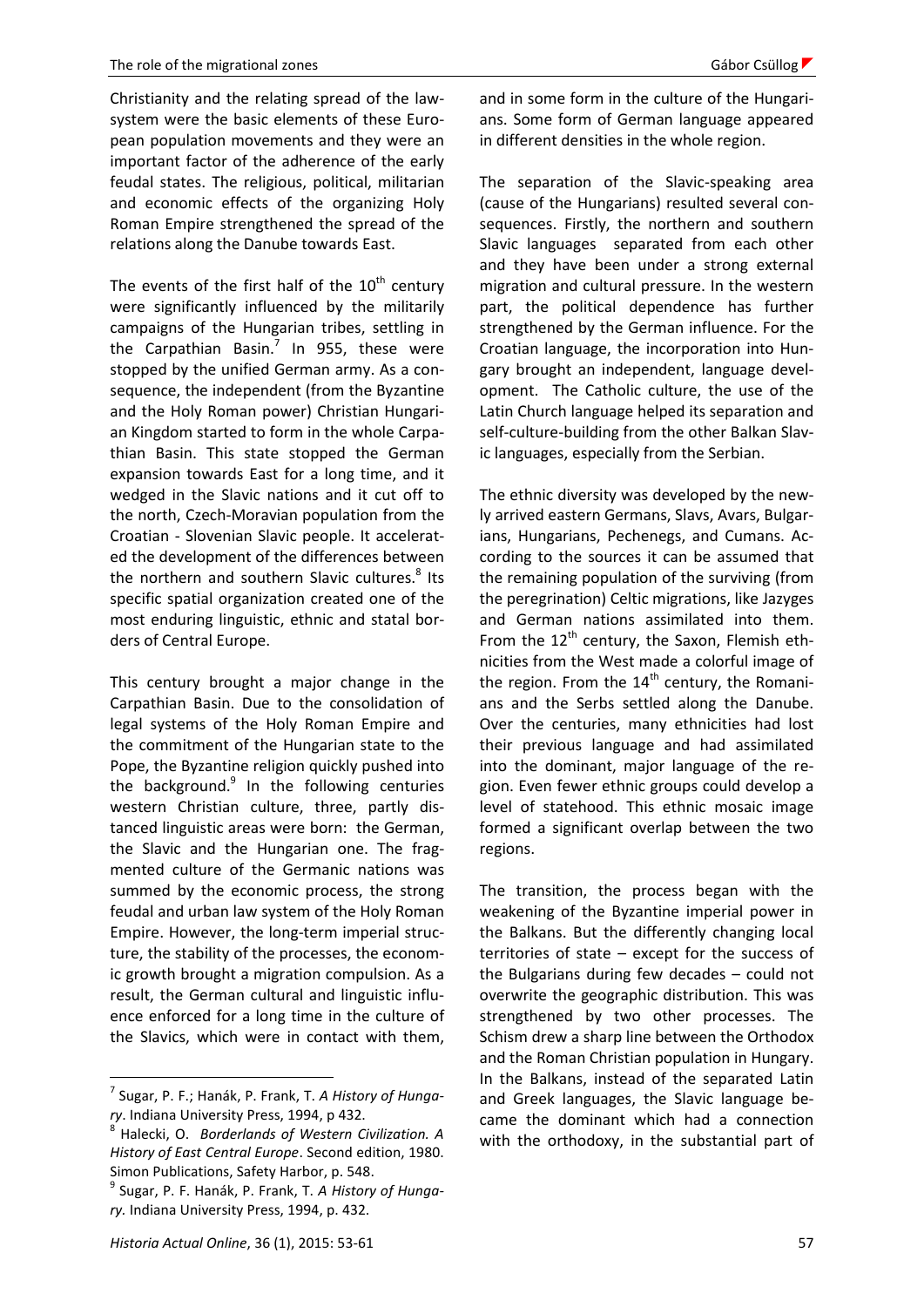the area by the  $12^{th}$  century.<sup>10</sup> In the southern part of the peninsula, especially in the coastal cities, the use of the Greek language remained.<sup>11</sup> While in the north-eastern part, the use of the Latin language became dominant by the Wallach population, which assimilated the Pechenegs and the Kun ethnics and migrated into the southern part of the Carpathians. Therefore some very serious dividing lines have been formed among the three major languages and the two main religions in the  $14<sup>th</sup>$  century.<sup>12</sup>

By the  $11-15^{th}$  century, the lack of the stability of the Balkans brought the development of the geographically shifting spatial spaces. $^{13}$  This condition had not been changed by the Serbs efforts. The multiphase nascent Serbian statehood created a long-term unstable local spatial structure, which was independent and it was born in the place of the earlier disintegrating imperial spatial structure, in the effected section by powers of the main migration zone. $^{14}$ The migrations of the Balkans and the opportunities in the field of formation of a state were strongly influenced by the development and the mediaeval great power role of the Hungarian Kingdom. The processes in the Balkans were seriously limited by the incorporation of the Croatian zone and by the closing of the Danubian migration zone. As a result of the pressure of the external territories of states, of the decline of the earlier centers, the strength of local statehood decreased. By the  $15<sup>th</sup>$  century, the people in the Balkans had been up against the very extended and progressive Ottomans.<sup>15</sup> In a short time, but for centuries, the Turks interlinked the local state spaces, which were fixed to the geographic fragmentation.





*Legend: 1. Areal connectivity regions; 2. Centres; 3. Borders; 4. Areal structural lines; 5. Areal organizing lines; 6. Mediating lines and connection lines; 7. Foreground and intermediate space; 8. Backgrounds ; 9. Main external effect directions;10.. External effect directions; 11. Mountains (Edited by: Gábor Csüllög)*

The Hungarian Kingdom was the major political power of the region between the 11<sup>th</sup> and the  $15<sup>th</sup>$  century.<sup>16</sup> The keys of its spatial integrity were the rule of the main intersection of the migration line transmitted by the Danube and the controlment of its two main basinentrances in North: the Moravia and in the southern parts: the Morava Gate. (Figure 2) These gates were the most important collecting points of the external territorial efforts (German-Roman Empire, Byzantine Empire and finally the Ottoman Empire) and of the migrations towards the Carpathian Basin for a long time. This had a significant impact on the history of Europe about five hundred years. And its building of the regional and defensive system was able to close down the migrations along the Danube. It was not in the way of these, but it checked and regulated them. It accepted and settled the effects from the West and also the continually coming migrational population. This regulated migration unitized the area along the Danube also under the rule of Sigismund of Luxembourg, the Holy Roman Emperor and King

<u>.</u>

<sup>10</sup> Jelavich, B. *History of the Balkans* Cambridge University Press, 1983, p. 432.

<sup>11</sup> Halecki, O. *Borderlands of Western Civilization. A History of East Central Europe* Second edition, 1980. Simon Publications, Safety Harbor, p. 548.

<sup>12</sup> Ristelhueber, R. *A History of the Balkan Peoples*, Ardent Media, 1971, p. 470.

<sup>13</sup> Gulyás, L.; Csüllög, G. *Kosovo's Territorial Characteristics from the Roman Empire to the Fall of the Medieval Serbian State* In: West Bohemian Historical Review, Pilzeň (Hamburg), 2012 / 1–2, pp. 11–26.

<sup>14</sup> Ninić, I. (ed.) *Migrations in Balkan history* Serbian Academy of Sciences and Arts, Institute for Balkan Studies, 1989 p. 170.

<sup>15</sup> Nicolle, D. *Cross and crescent in the Balkans: the Ottoman conquest of Southeastern Europe (14th-15th centuries).* Pen & Sword Military, 2011. p. 256.

<sup>16</sup> Sugar, P. F. Hanák, P. Frank, T. *A History of Hungary* Indiana University Press, 1994, p. 432.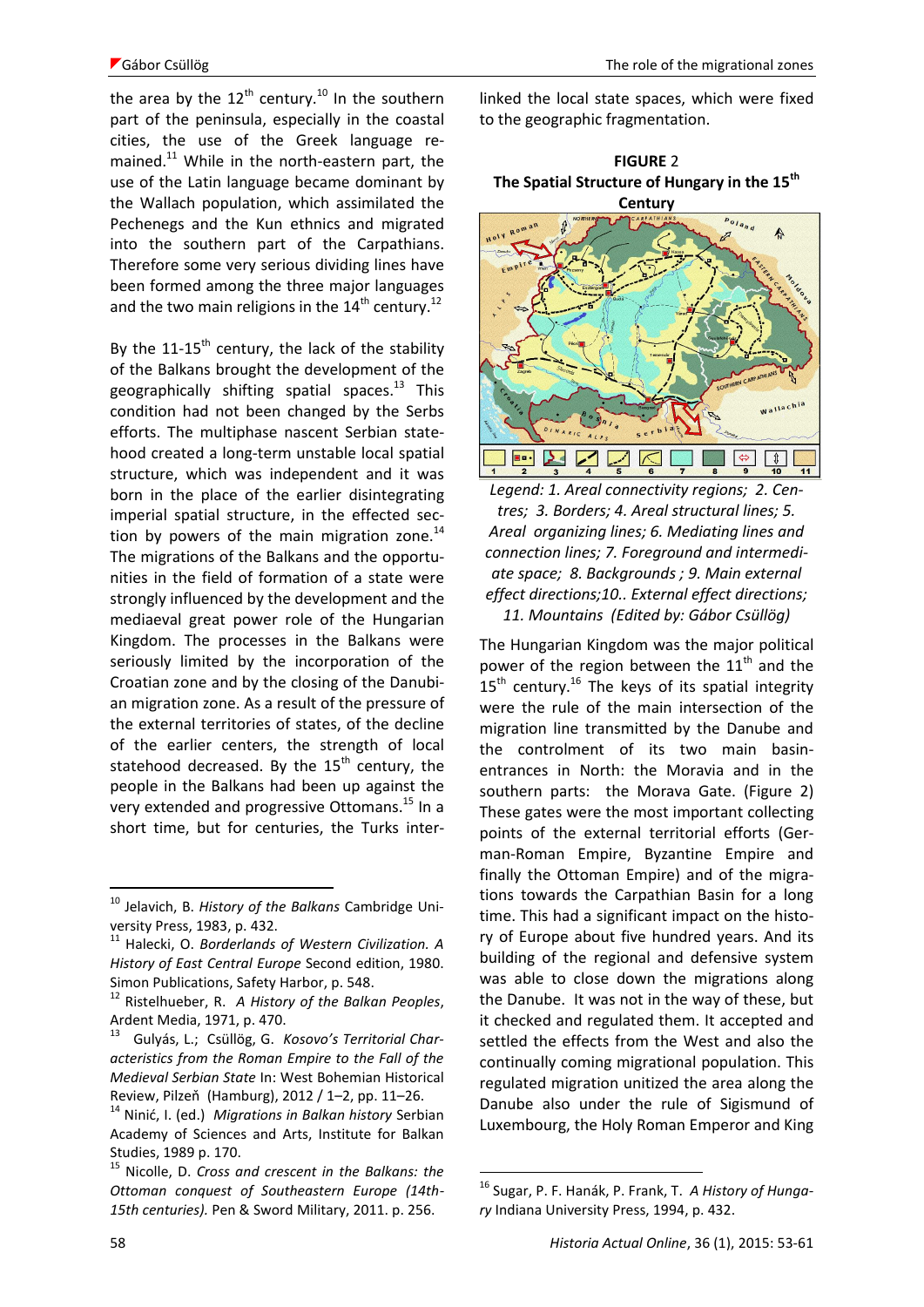of Hungary.<sup>17</sup> However, the southern and eastern borders of Hungarian state became a durable dividing line between the eastern and the western Christianity.

From the end of the  $15<sup>th</sup>$  century, the weakening and becoming hesitant Hungary among dynasties was no longer able to control the migrations coming from the upper flow of the Danube and from the Balkans. By the end of the century, the Ottoman organization annexed much of the earlier states in the Balkans and built a very effective imperial structure. In the middle of the  $16^{\text{th}}$  century, it extended its rule as well on the Hungarian Kingdom. The western and southern seclusion, which were earlier developed by the Hungarian state, were ended along the Danube in the Carpathian Basin by the Hungarian royal crown-acquiring Habsburg Empire and by the conqueror Ottoman Empire. The area had been linked to the Central-European migrations by the Habsburg Empire, while the migrations of the Balkans had been started to include in the Carpathian Basin by the Ottoman Empire. In the  $16-17$ <sup>th</sup> century, the two main migrational systems continuously buffered, but this did not cause the sharp seclusion of the migrations. An active frontier and a buffer zone, which established depopulation, appeared as a border between the two empires. However, it was not obstructive to the operation of the economic relations or to the cultural and religious developments from the West. The Reformation spread rapidly among the Hungarian population of the Ottoman territories. The commercial connections, which developed in the  $16<sup>th</sup>$  century between the Ottoman-ruled Hungarian country towns (oppidum) and Habsburg areas, had a large European importance. The large number of military population, the labor force of a new system of fortifications, and the changing required a serious quantity of commercial food in the Habsburg areas. Some of these were provided by those cattles, which were easily shepherded for big distance and were well bred on the pasturegrounds of these cities. This coincided with the interests of the Ottoman power, since these towns taxed with large amounts for the Empire.

 $\overline{a}$ 

**FIGURE 3 Main Migration Directions on the Middle of the 17. Century**



*Legend: 1. Main migration directions; (Edited by Gábor Csüllög)*

After the extrusion of the Ottoman Empire from the Carpathian Basin at the end of the 1th century, the wider region along the Danube became unified  $-$  expect in the Bavarian areas  $-$  in the specific political spatial structure of the Habsburg state.<sup>18</sup> The territories of Central-European and Balkan states separated from each other about 180 years. A change came by the Austrian-Hungarian occupation in Bosnia in 1876.<sup>19</sup> The migrations in the empire had been determinated by the centralized policy of the Habsburgs and by the maintenance of the provincial differences of the ruled states. *In* addition to the external borders, different internal and functional boundaries, and hierarchical system of border zones were developed. $^{20}$  The development of a centralized public administration, the military organization of the border regions and the cultural construction created a significant migration from German-speaking territories towards East. However, the internal migration of other ethnicities of the Empire was favored by the economic processes and the

<u>.</u>

<sup>17</sup> Csüllög, G. *The Trans Tisza Region within the Regional Division of the Carpathian Basin until the end of 17th Century* In: Eurolimes 6. Autumn 2008, IERS , Orodea University Press, Orodea, pp. 130-141.

<sup>18</sup> Niederhauser, E. *The rise of nationality in Eastern Europe* Corvina Kiadó, Budapest, 1981, p. 339.

<sup>19</sup> Lindström F. *Region, Cultural Identity and Politics int he Late Habsburg Monarchy* In: Tagil, S. (ed.) Regions In central Europe. C. Hurst & Co. Ltd., London, 1999, pp. 115-146.

<sup>20</sup> Niederhauser, E. Bődy, P. *A history of Eastern Europe since the Middle Ages. Social Science Monographs* 2003, p. 555.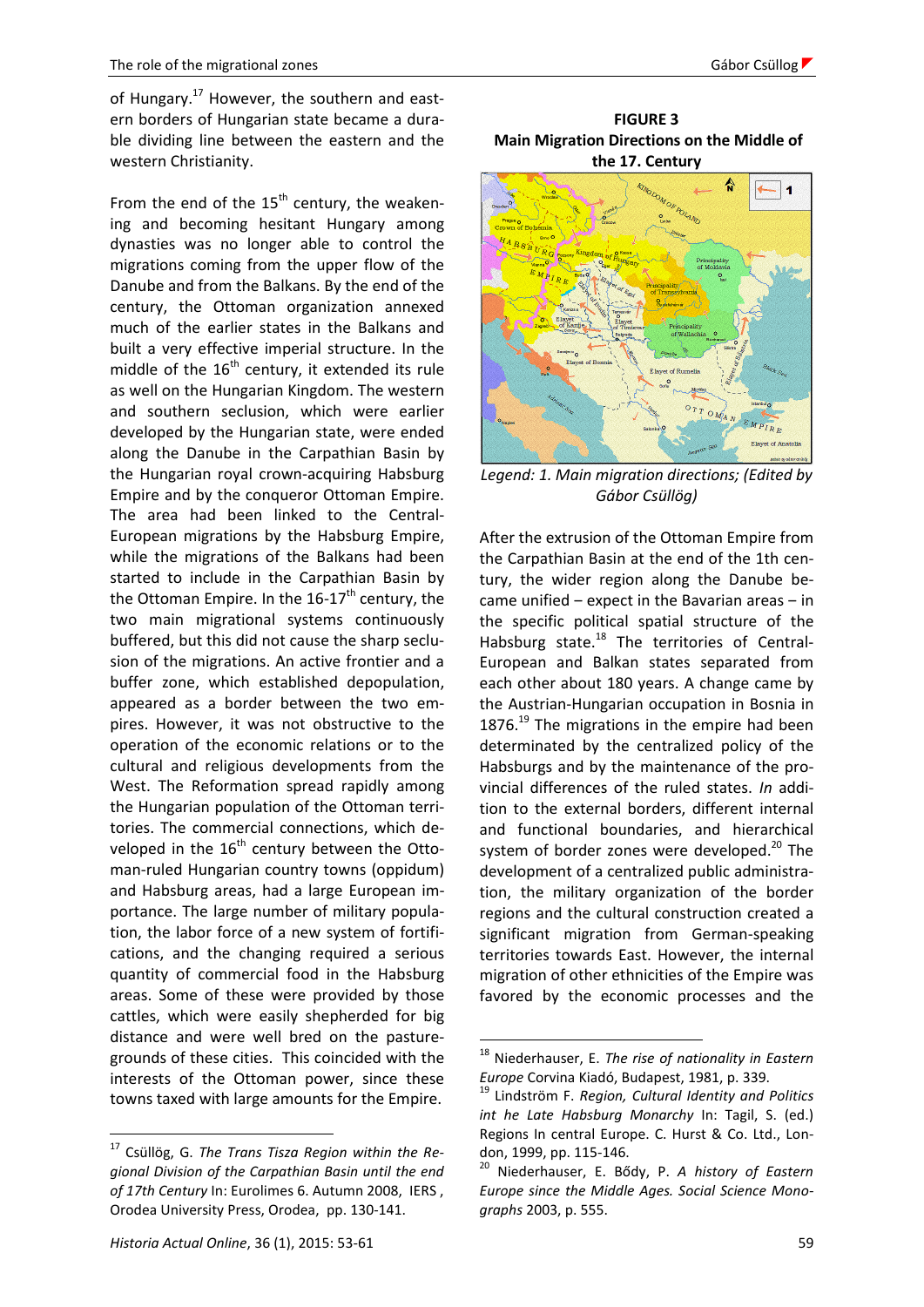ethnic policy of Habsburg empire policies. From the  $18<sup>th</sup>$  century, German-linguistic predominance was established in the cultural processes of the region. $^{21}$  The Hungarian linguistic culture had not an assimilating goal to use the non-Hungarian languages until the middle of the  $19<sup>th</sup>$  century. The settling of the Jazyge and Cuman population had given up their own language by their own choice during a long time. However, the strong regulation was not favorable for the ethnic groups of the Empire and the European processes also increasingly encouraged the national aspirations in the Slavic and Roma population.<sup>22</sup>

The transformation of the Ottoman Empire took place slowly. After the big conquering era, which ended in the  $17<sup>th</sup>$  century, various problems started to begin in the periphery of this empire in the  $18<sup>th</sup>$  century. Although only a small part of the mainly Slavic-speaking population of the Balkans islamicized, but a significant number got into the military, administrative and economic system. This situation was helped by the religious, ethnic and linguistic tolerance of the Ottomans. Further weakening of the Ottoman Empire and a strengthening Russian, English and French power politics brought change. As a result, the spatial claims of ethnicities had been broken surface firstly by the Greek, later by the Serbian, Romanian, Bulgarian and Albanian efforts, which usually buffered with each other.

#### **5. BUFFER ZONES**

The ethnic fault lines put an edge in the period of the changes of territories of states, on the other hand in the cultural emancipation period. The emerging cultural dominance of the German Danube region still seemed to be permanent in the early 19th century. However, after the Napoleonic wars, the efforts to separate the non-German ethnic cultural identities started to intensify. In the second half of the century, this process led to an inter-ethnic segregation. In 1867, Austria and Hungary together entirely satisfied the Hungarians and partially the Croatians. By the end of the century, the aim of territorial secession and connecting/creating an independent state is formulated in the Serb and Romanian population. 23

In the 19<sup>th</sup> Century the movements of the effort for the autonomic national identity started to begin (Greek, Romanian, Serbian, Bulgarian and Albanian movements). <sup>24</sup> These movements beard a fruit in the case of the Greek, the Montenegrin, the Serbia and the Romanian statehood. By the beginning of the  $20<sup>th</sup>$  century, the Balkan wars resulted an entire volte-face and change against the Ottoman Empire. There was some serious conflict in this area, in 1914 the conflict between the Serbs and Austria-Hungary directed to the World War I. After the war, the two territories lost their imperial structure. The Imperial vacuum and efforts of the buffer zones by the new states (which were against to each other, too) caused an important lability. $^{25}$  The principle of the autonomic state or of the culture or of the geographic space created some separated closing national borders*. <sup>26</sup>* They cut off the real ethnic and cultural areas and they covered the interweaving historical values.<sup>27</sup> As a result, a specific fated Yugoslav state was born, which tried the imperial patterns and which was adjudged to failure because of the inherited Balkan conflicts.<sup>28</sup> Over seven decades, this state unsuccessfully tried to make a balance with Serbian dominancy among the different ethnic, religious and linguistic identities.<sup>29</sup>

1

<sup>21</sup> Garrison Walters, E. *The Other Europe: Eastern Europe to 1945* Syracuse University Press, 1988, p. 488.

<sup>22</sup> Sugar, P. F.; Hanák, P.; Frank, T. *A History of Hungary* Indiana University Press, 1994, p. 432.

<sup>23</sup> Bade, K. *Migration in European History* Blackwell publishing, 2003, p. 416.

<sup>24</sup> Pavlowitch, S. K. *A history of the Balkans 1804- 1945* Longman, 1999, p. 375.

<sup>25</sup> Ninić, I. (ed.) *Migrations in Balkan history* Serbian Academy of Sciences and Arts, Institute for Balkan Studies, 1989, p. 170.

<sup>26</sup> Suba, J. *The Western Lines of the Kingdom of Romania* In: Közép-Európai Közlemények Vol. V. 3-4., 2012/No.18-19, pp. 5-14.

<sup>27</sup> Poulton, H. *Minorities in Southeast Europe: Inclusion and Exclusion* Minority Rights Group International, 1998, 40 p.

<sup>28</sup> Gulyás, L. *Structural Problems Leading to the Dissolution of the First Yugoslav State* Prague Papers on the History of International Relations, 6:(2) (2012), pp. 87-98.

<sup>29</sup> M. Császár, Zs. *The political, social and cultural aspects of the Islam in the Balkans* In: In:Eurolimes volume 10, (2010), pp. 62-76.